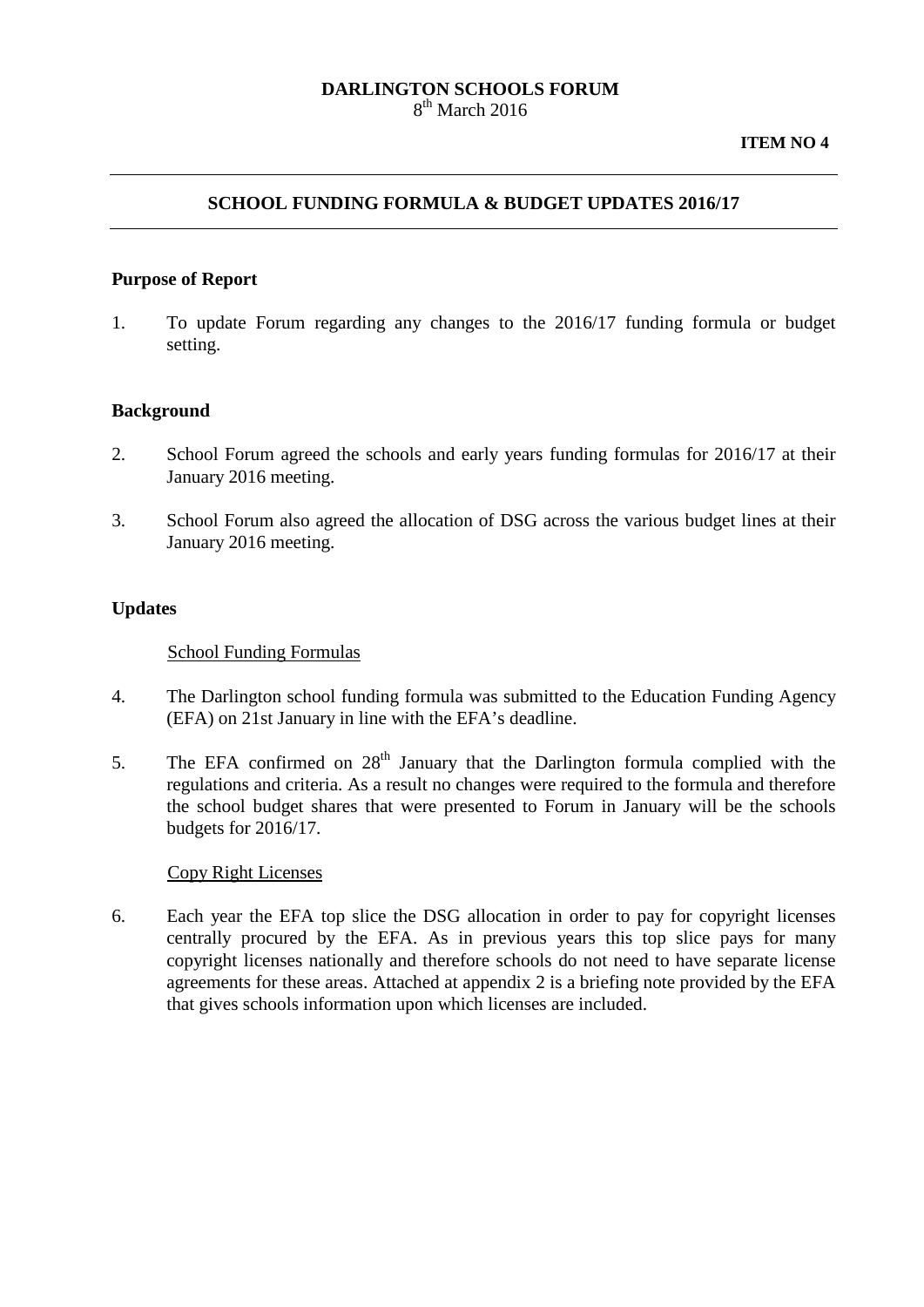## Early Years Funding Formulas

7. Forum agreed the early years funding formula rates at their January meeting as detailed in the table below.

|                                                                         | 2016/17       |
|-------------------------------------------------------------------------|---------------|
| 2 Year old per hour $-$ All providers                                   | $£4.98$ per   |
|                                                                         | hour          |
|                                                                         |               |
| 3 & 4 Year olds                                                         |               |
| Deprivation Supplement, most 10% deprived wards, all providers          | £100 per term |
| Deprivation Supplement, most 10 - 20% deprived wards, all providers     | £50 per term  |
| Deprivation Supplement, most 20-30% deprived wards, all providers       | £25 per term  |
| EYPP qualifying children - All providers                                | $£0.53$ per   |
|                                                                         | hour          |
| $3 \& 4$ Year olds per hour – Private, Voluntary and Independent sector | £3.78 per     |
| providers                                                               | hour          |
| $3 \& 4$ Year olds per hour – Nursery schools and nursery classes in    | £3.68 per     |
| primary schools                                                         | hour          |

- 8. As Forum will be aware the early years funding formula must be agreed by  $31<sup>st</sup>$  March prior to the commencement of the new financial year. Once the formula is agreed, no changes are allowed to be made until the following year.
- 9. As Forum will be aware providers costs are projected to increase with effect from April 2016 following the introduction of the national living wage and pension auto-enrolment. Due to this, both nationally and locally nursery providers are facing increased financial pressures. As a result, an additional review of nursery funding has been undertaken.
- 10. In the Autumn Statement the Government announced additional funding for the 30 hour entitlement and a review of the cost of child care, which are proposed to increase nursery funding from April 2017.
- 11. As noted to Forum in January the DSG allocations for Early Years in 2016/17 have remained at the same rate as is paid in the current year, therefore there is no increase in funding available on a per pupil basis for the 2016/17 financial year.
- 12. The national living wage will be introduced from April 2016 and increases the current national minimum wage paid to staff aged 25 and over to £7.20 per hour for 2016/17. This represents an increase of 50p per hour to this group of employees. Employees aged under 25 are not subject to the national living wage, those employees will still receive the national minimum wage, at the relevant band for their age group. At the time of writing (this paper), no increase in the national minimum wage has been announced.

2 Year Old funding

13. The introduction of the national living wage potentially impacts on 2 year old nursery provision, as the child to staff ratio is higher, at 1 to 4. Although not all staff will be subject to the increase (i.e. those under 25) it is also acknowledged that some settings have lower ratios for staff cover than the maximum allowable.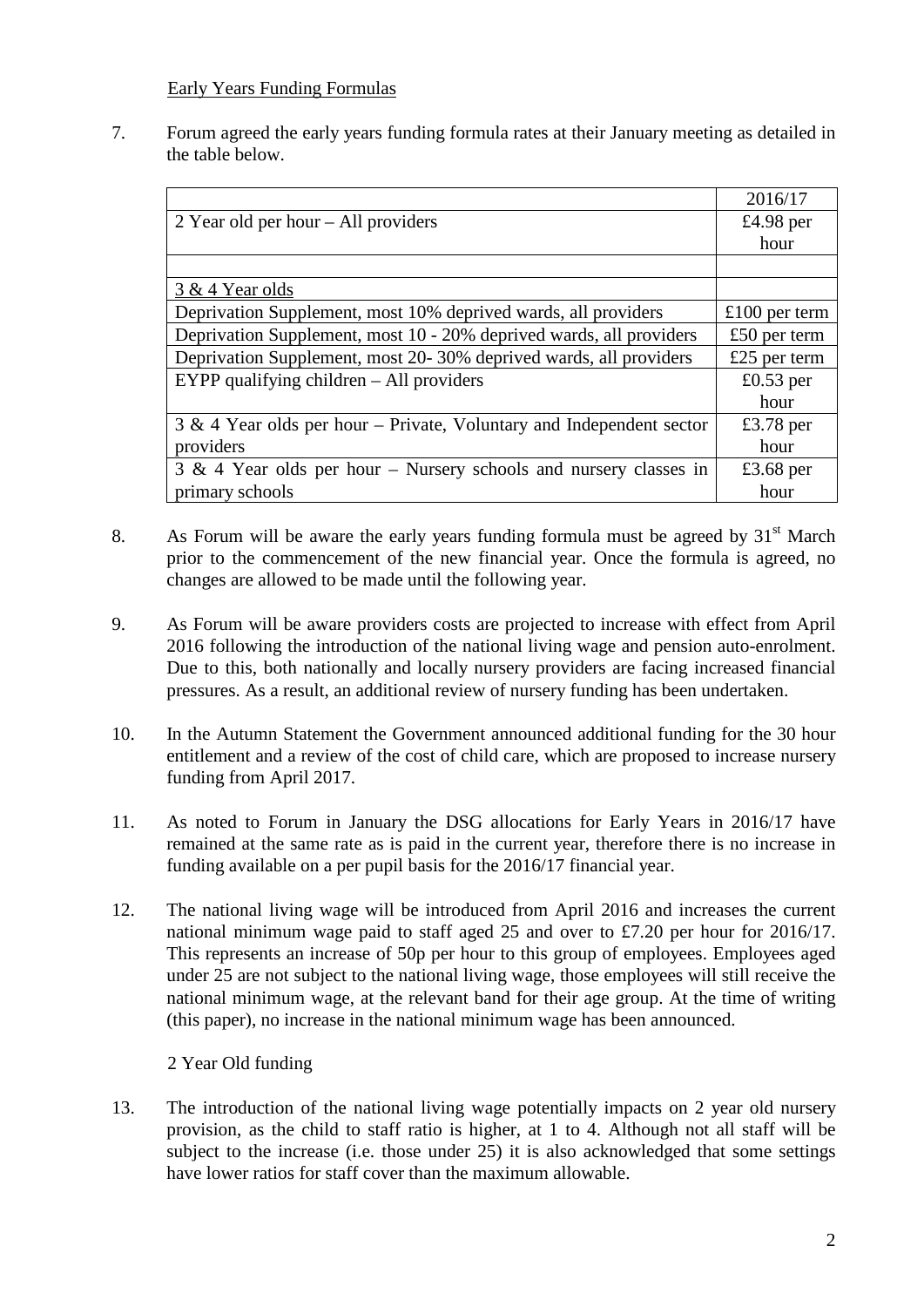- 14. Using the assumption that employees will receive an extra 50p per hour on a staff ratio of one to four, this potentially adds 12.5p per hour to the wage bill for 2 year old provision.
- 15. Darlington receives £4.85 per hour for 2 year old nursery entitlement, however providers have been paid £4.98 per an hour since September 2013, an additional 13p per hour over what the Government funds. All money received (in year) for 2 year old funding is passported to providers and therefore there are no funds available to increase the rate for 2016/17 based on grant received in year.
- 16. Since April 2015, the funding received for 2 year old provision (as part of the DSG allocation) is based on the children in settings at the census date. Funding for any financial year is provided using the January census before the start of the financial year and the January census in year. To illustrate, the funding received in 2015/16 is made up as follows,

5 months funding based on children on the census at January 15 7 months funding based on children on the census at January 16

- 17. The result of the funding system means that funding received is lagged (i.e. for 2015/16, the final adjustment made for the January 2016 census will not be received until July 2016, in the next financial year). Also if there is growth in numbers, funding will not necessarily be received for all children accessing the provision.
- 18. The additional 13p per hour that Darlington has paid over funding received, has only been affordable due to the use of underspend that accrued prior to the introduction of funding on the census basis. At the end of 2015/16, it is projected that there will be an overspend on 2 year old provision of circa. £300,000 on the funding received in year. Of this overspend £33,000 is attributed to the additional 13p per hour.
- 19. The balance of the overspend is made up of two reasons. Firstly as 2 year old placements has increased significantly from January 15 to date there is a projected shortfall in funding received as a result of the change to census driven funding of circa. £140,000. The balance, circa. £130,000 is estimated funding that will be received in arrears in 2016/17.
- 20. The 2015/16 overspend will be funded by the brought forward (from 14/15) underspend of £750,000 and hence it is projected there will be £450,000 to carry forward to 2016/17. This carry forward, should be topped up by the £130,000 final payment for 2016/17 that will be received in July 2017.
- 21. In 2016/17 it is projected that whilst there will still be growth in the number of children in 2 year provision, that this will not cause as larger pressure on the budget as has been experienced in 2015/16. It is the case however that some underspend will be needed for the next few years (until the numbers of children level out) to cover for shortfalls in funding due to growth. It is estimated that the pressure for 16/17 will total approximately £30,000. (This will change dependent on actual growth levels).
- 22. If there were to be an increase in the two year old rate for 2016/17 of an additional 12p per hour (i.e. making the rate £5.10 for all providers) this would add an estimated additional £33,000 to spend in 2016/17. This would mean that in total Darlington would be paying 25p over the rate received from the DFE which in total would cost £68,000.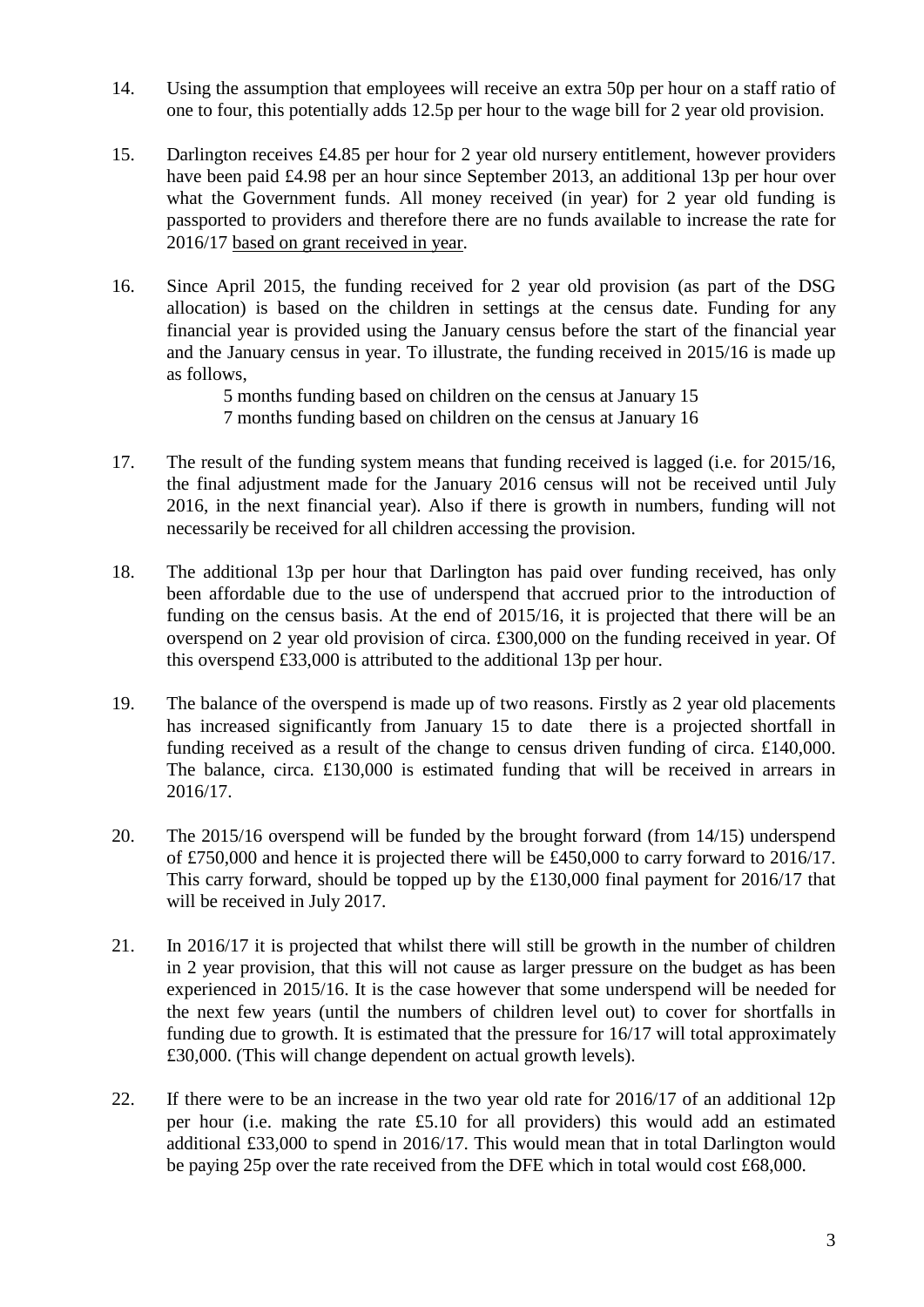- 23. As there is expected to be significant carry forward at the end of 2015/16, it is estimated that an increase of 12p per hour would be affordable, but only due to the use of underspend. As a result, it should be stressed that any increase would be a one off at this stage and would only apply to 2016/17.
- 24. The Government review into the cost of childcare provision has indicated that there will be an increase in funding available for child care provision from April 2017, if this is the case, then it is possible that this higher rate could be continued in future years.
- 25. It is proposed that due to the above, that the rate for 2 year old provision be increased to £5.10 per hour (funded by underspend) to provide additional funding to bridge the gap to the expected DFE increase in funding for early years from April 2017.
- 26. As the increase is a one off, it is necessary to apply to the EFA for a minimum funding guarantee exemption, in order that this increase is not included in the base line for future years. This request is made because; if no exemption is made, the rate for 2017/18 can only reduce by a maximum of minus 1.5% (i.e. to £5.02) which may not be affordable unless addition funding is received.
- 27. Forum should note that in the media it has been quoted that funding for 2 year olds will be £5.39 from April 2017, it should be noted that it is expected that this is a national average rate and therefore Darlington may receive less. Currently the range of funding between Council's ranges from £4.85 to £7.08 per hour across the country.

3 & 4 Year Old Funding

- 28. As with 2 year old funding the national living wage will impact on the provision of  $3 \& 4$ year old nursery, however as this age group have a lower staff to child ratio of 1 to 8, the impact should be significantly less.
- 29. Again it is accepted that not all settings will be able to operate at the maximum staffing ratio, however not all staff will be subject to living wage increase. Therefore using a similar assumption to that used in paragraph 14, an increase of 50p per hour on a one to four ratio would add 6.25p per hour to the wage bill for provision in this area.
- 30. As Forum will recall in 2015/16 all settings offering 3 & 4 nursery provision received an increase in hourly rate and also an additional one off increase of 16p per hour. This additional increase was funded through underspend as a one off and therefore funding rates were due to decrease to £3.62 for PVI providers and £3.52 for school provision from April 2016.
- 31. Forum agreed at their January meeting to retain 3 & 4 year old funding rates at £3.78 and £3.68 respectively for 2016/17, therefore all providers are receiving an increase of 16p on the rate that was planned for 2016/17.
- 32. As a result of the above, it is not proposed to change any 3 & 4 year old funding rates from that agreed at January School Forum.